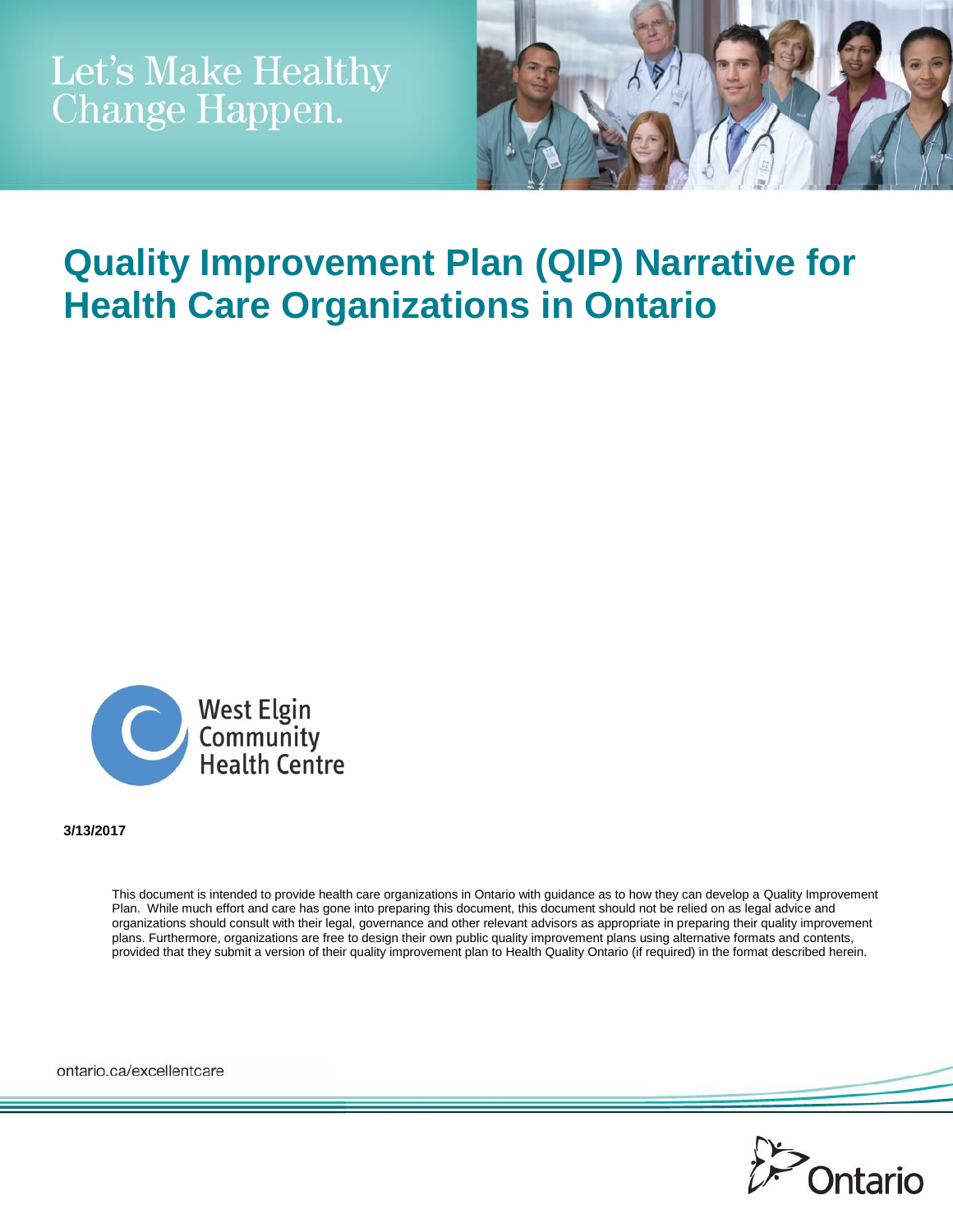#### **Overview**

This year's Quality Improvement Plan (QIP) represents the 4th time WECHC has participated in the provincially lead quality improvement process. Challenges in years past have brought about a change of approach for our 2017-18 QIP. This year we are presenting a highly focused work plan, which also aligns with our organization's strategic direction, to focus on the issue of improving Access to care at West Elgin Community Health Centre (WECHC).

The challenges faced in previous years arose from an imbalance between reporting on a large number of team-based quality initiatives vs. developing and implementing a focused centre wide quality improvement plan. With this in mind we ask the reader to take note that our 2017-18 QIP does not capture all of the many quality improvement initiatives that our teams plan to undertake this year (although some are highlighted in this narrative report).

### **QI Achievements From the Past Year**

WECHC is proud to report on the successes of 2016-17! In addition to undergoing review and receiving full CCA Accreditation we implemented a number of quality improvement objectives that have helped us make progress towards our 4 strategic priorities: Access, Communication, Organizational Culture, and Service Excellence.

First, 2016-17 saw the development of process agreements with two local hospitals (St. Thomas Elgin General & MiddlesexHospital Alliance (Four Counties Hospital site)) that improve access to follow-up appointments by our primary care team within 7 days of discharge from hospital. Also included in the agreement with Four Counties Hospital are protocols for how we will work together to help plan for successful discharge from hospital to help decrease readmission rates.

Additional 'Access' work has taken a health-equity approach to improve access to healthy/fresh food for people who may experience transportation barriers in our rural setting. We were proud that 2016-17 heralded the implementation of the "Good Foodbox" program. By summer's end it was running at full capacity and we expect that it will continue to be heavily accessed in the coming year.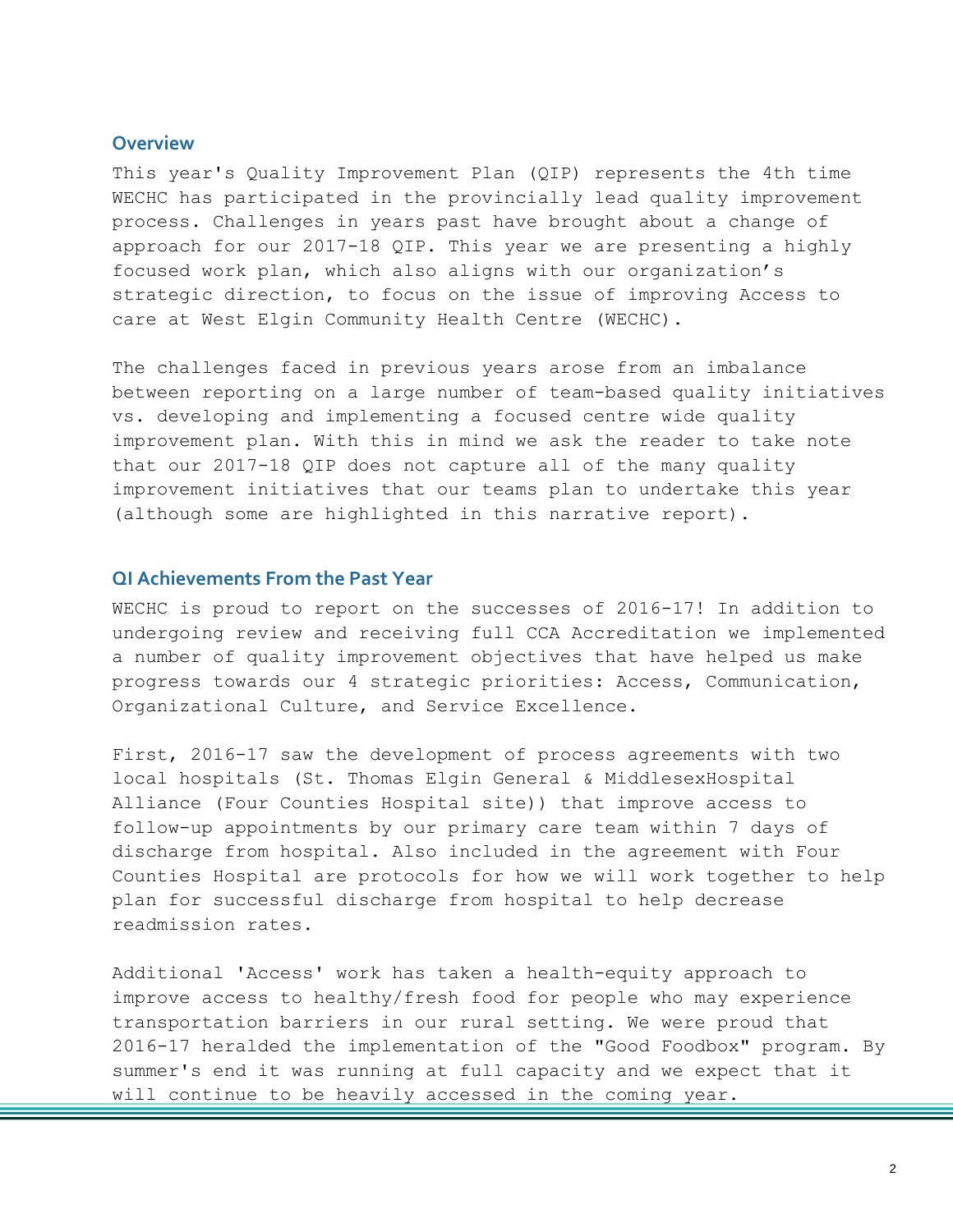Our achievements in the Communication domain are also significant. During the past year our centre engaged in a discussion with the community by hosting a retreat day to share and reflect on the results of our Canadian Index of Well-being Survey. The outcome of this day saw the formation of 3 task groups to take aim at improving access and health equity in our communities. Each group met multiple times through the year and will be sharing an update of their work at this year's retreat. Additional Communication achievements included a significant contribution from our youth via WECHC's youth engagement committee. The 2017-18 year is set to produce further achievements based on the groundwork these committees have begun.

Finally, WECHC is proud to announce that in 2016-17 significant process changes were implemented that have improved our performance on a number of QIP/MSAA indicators. More specifically, the process changes focused on improving screening rates for chronic conditions and serious illness (e.g. diabetes, cancer). One of the most significant achievements in this domain is that we are now able to use data effectively to enable our clinicians to identify clients who are eligible for screening and have not had it. In turn, this enables our clinicians to engage our clients in discussions at point of care and offer screening where appropriate.

#### **Population Health**

WECHC serves a unique population of rural and small communities. This population faces a number of challenges related to access to services and transportation that our CHC aims to meet. One way that we meet this challenge is to provide "non- primary care" services (examples: groups, Dietitian, Mental Health Counseling, Tutoring, Chiropody, Young Family and Senior's programming, Public Influenza Immunization clinics, etc.) to anyone who lives in our catchment area - whether or not they have a primary healthcare provider at our centre. In addition, our Community Support Services Team runs a transportation support program and a number of additional programs aimed at helping our rural clients access services that would otherwise be difficult or cost-prohibitive to access.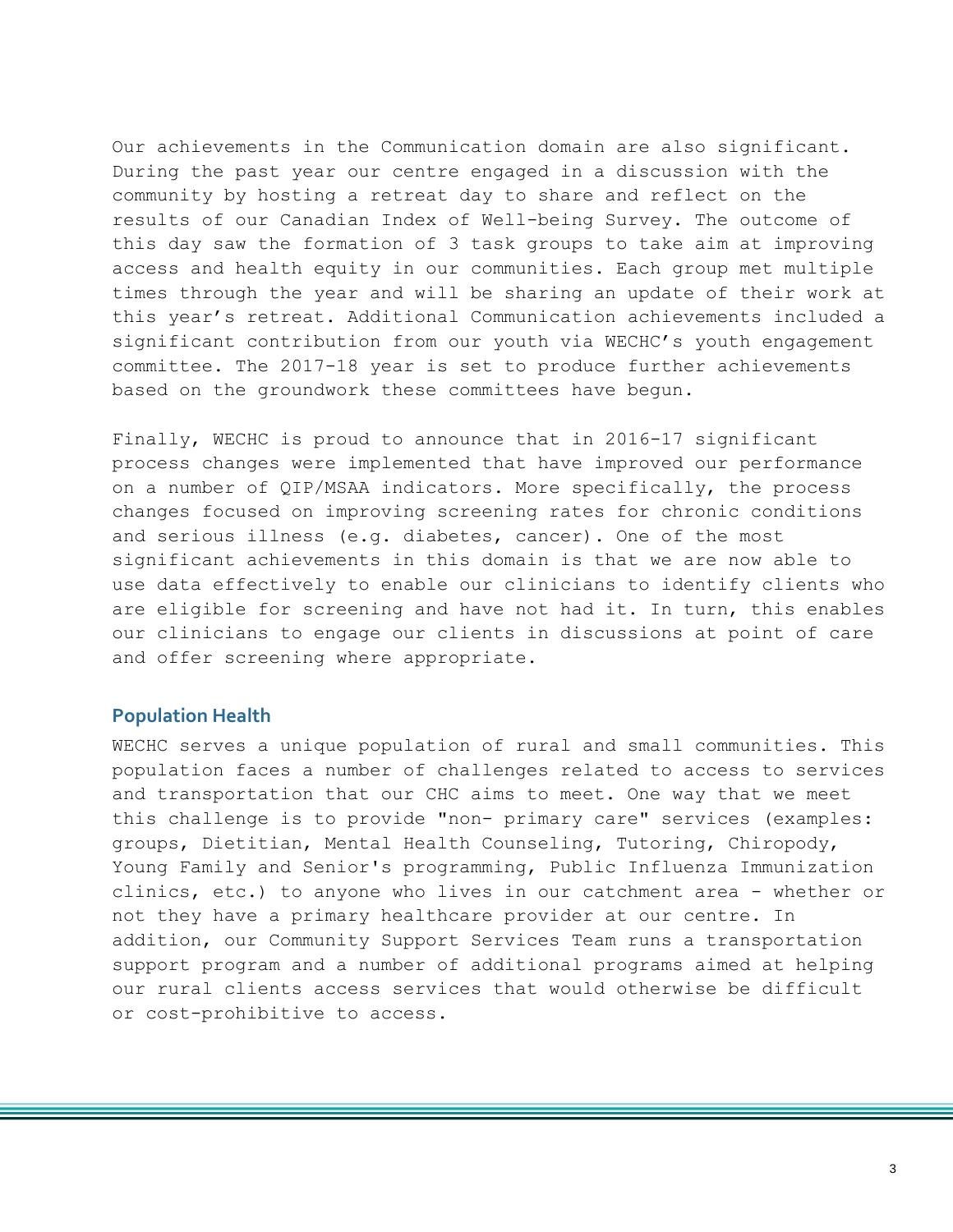#### **Equity**

Our Equity work ties closely into our population health efforts. In a rural and small-town setting health equity is closely related to having access to services. As outlined above and in our QIP our goal continues to be to improve access to services for all of our clients and residents in our service area. One significant achievement we hope to achieve in the coming year is to open a satellite office (with limited services) in a neighboring community. In addition, we are currently investigating the feasibility of operating a van to facilitate the transportation/access of people with impaired mobility living in our area.

#### **Integration and Continuity of Care**

The quality improvement goal in this area is focused on patient continuity of care between the hospital and CHC sectors. We continue discussions with the other Community Health Centres in the South West LHIN with the LHIN at the table. We have agreed to continue to work together with our hospital partners in the LHIN. The Elgin County Health Link has submitted its business plan and our Centre is an active participant in this. Over the next year we will be using Clinical Connect to enhance the integration and continuity of care for clients by continuing to try meet the objectives set out in our agreements with local hospitals and exploring the possibility of expanding these to larger centres in our area.

#### **Access to the Right Level of Care - Addressing ALC Issues**

Our organization is currently participating in three projects aimed at facilitating access to the 'right level of care' and reducing the load on our local hospital system.

First, our organization is working closely with CCAC to develop and implement Coordinated Care Plans (CCP) for high-needs clients who are: in hospital waiting to be discharged, at risk of requiring hospitalization or those who frequently utilize the emergency department for their care needs best managed elsewhere. Our Assisted Living team plays a major role in this initiative and has recently expanded services to be accessible to all members of the community. The expansion includes achieving capacity to provide assisted living services 24hrs/day.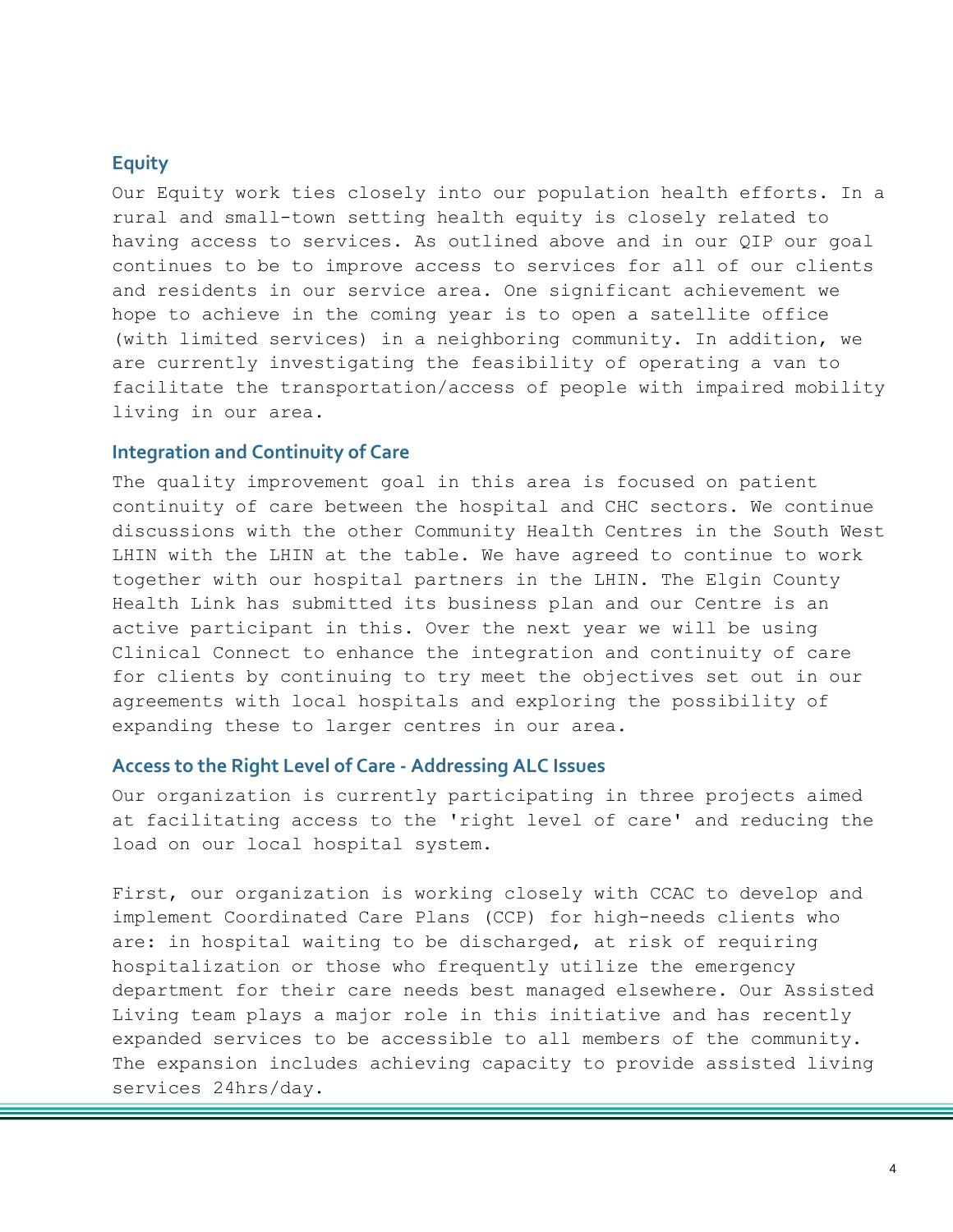Second, our organization is a member of our local palliative care network. We currently house a primary care provider who offers community based palliative care. In addition our goal is to continue to facilitate the development of hospice services in Elgin County.

Third, our organization directly provides services to clients with mental health issues of all ages. In addition, we offer space to CMHA and Addiction Services Thames Valley to see higher needs clients in the community. Our direct services also include psychiatry and psychology assessments for youth under 18 yrs. of age and counseling/case management for adults over the age of 18.

#### **Engagement of Clinicians, Leadership & Staff**

Our goal for the coming year is to engage all of our staff in a process that will improve access to care at our organization. As outlined in our work plan 'change ideas' (for the Access quality indicator) we aim to draw on our interdisciplinary strengths to work towards our quality improvement objectives.

In addition, our staff members continue to be involved in quality initiatives through representation on the Quality Committee and engaging in team-based quality improvement initiatives. Further all staff members are encouraged to participate in information sessions on the Practice Profile Report and interpretation of that data.

#### **Resident, Patient, Client Engagement**

Input is provided through the annual client satisfaction survey, anecdotal comments, feedback forms and new client information sessions which are then brought forward to the Quality Committee. The material is reviewed and determination is made if changes are warranted based on the feedback.

The Centre's Board of Directors and the Executive Director will continue work on creating a client/patient advisory council in the new fiscal year. Our goal is to have a committee struck by the end of the year.